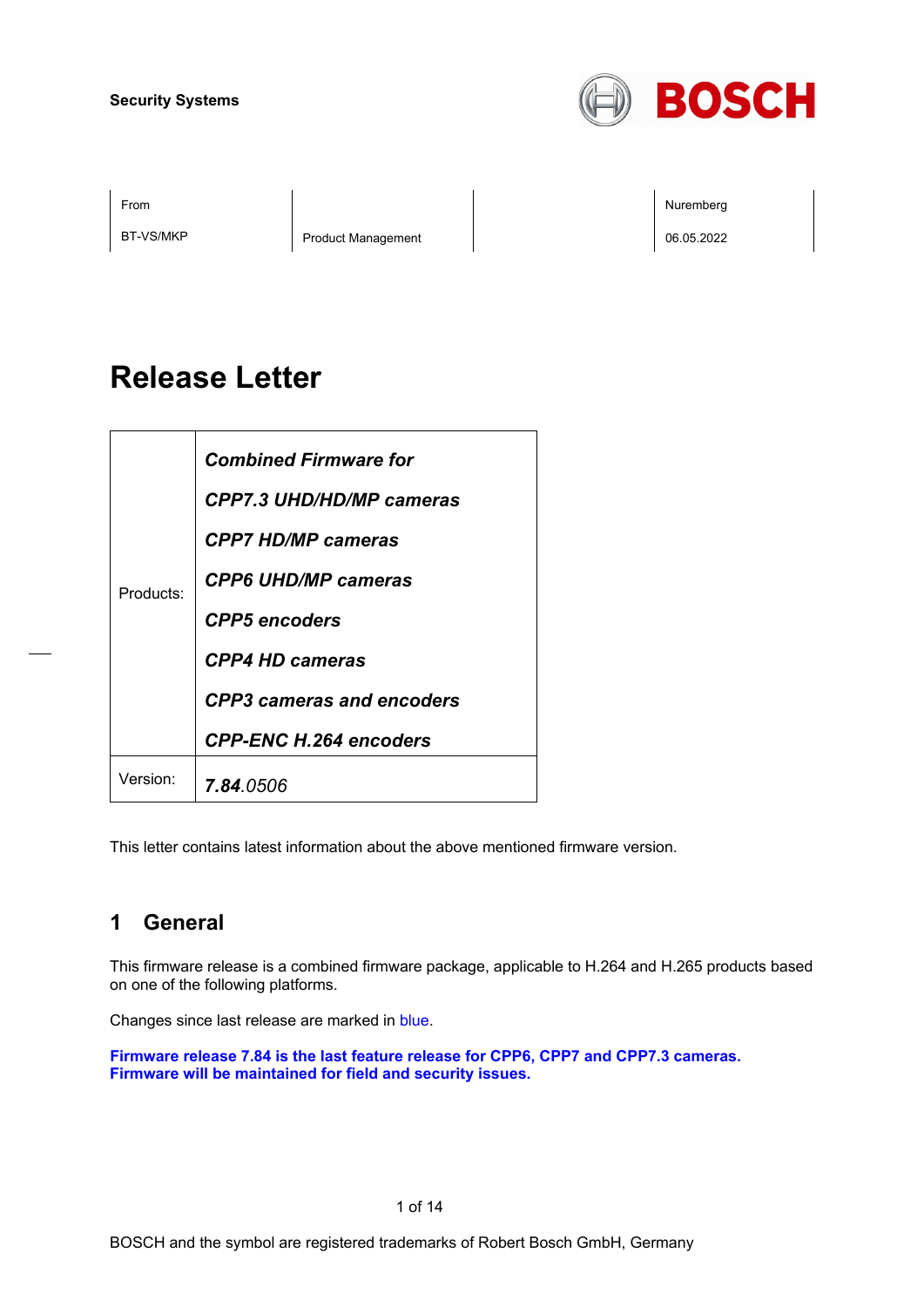

BT-VS/MKP Product Management Product Management Product Nanagement Product Nanagement Product Nanagement Product N

From the second contract of the second contract of the second contract of the second contract of the second contract of the second contract of the second contract of the second contract of the second contract of the second

This firmware supports:

- CPP7.3 HD and UHD cameras
	- $\circ$  upgrade from FW < 6.50 to intermediate FW 6.50
	- $\circ$  upgrade from FW 6.50 (<6.51) to latest FW 7.84
- CPP7 HD cameras
	- $\circ$  upgrade from FW < 6.50 to intermediate FW 6.50
	- o upgrade from FW 6.50 (<6.51) to latest FW 7.84
- CPP6 UHD cameras
	- o upgrade from FW  $< 6.50$  to intermediate FW 6.50  $\circ$  upgrade from FW 6.50 (<6.51) to latest FW 7.84
- CPP5 encoders
	- o upgrade from FW 5.91 or newer to latest FW 6.31
- CPP4 HD cameras
	- upgrade from FW < 6.10 to intermediate FW 6.11 <br>○ upgrade from FW < 6.50 to intermediate FW 6.50
	- upgrade from FW  $< 6.50$  to intermediate FW  $6.50$
	- $\circ$  upgrade from FW 6.50 (<6.51) to latest FW 7.10
- CPP3 cameras and encoders
	- o upgrade from FW 4.54.0026 or newer to latest FW 5.75
- CPP-ENC encoders and decoders
	- $\circ$  VIP-X1600-XFM4 encoders: upgrade from FW 4.2x or newer to latest FW 5.54
	- o VJT XF, VJD-3000 and VJC-7000 upgrade to latest FW 5.97

The combined firmware package includes the following build versions:

- CPP7.3 FW 7.84.0023
- CPP7.3 FW 6.50.0133
- CPP7 H.264 7.84.0023
- CPP7 H.264 6.50.0133
- CPP6 H.264 7.84.0023
- CPP6 H.264 6.50.0133
- CPP5 H.264 6.31.0010
- CPP4 H.264 7.10.0096
- CPP4 H.264 6.50.0133
- CPP4 H.264 6.11.0026
- CPP3 H.264 5.75.0011
- CPP-ENC H.264 5.97.0013 for VJT XF family, VJD-3000 and VJC-7000
- CPP-ENC H.264 5.54.0012 for VIP X1600 XFM4

For detailed description please refer to the separate release letters.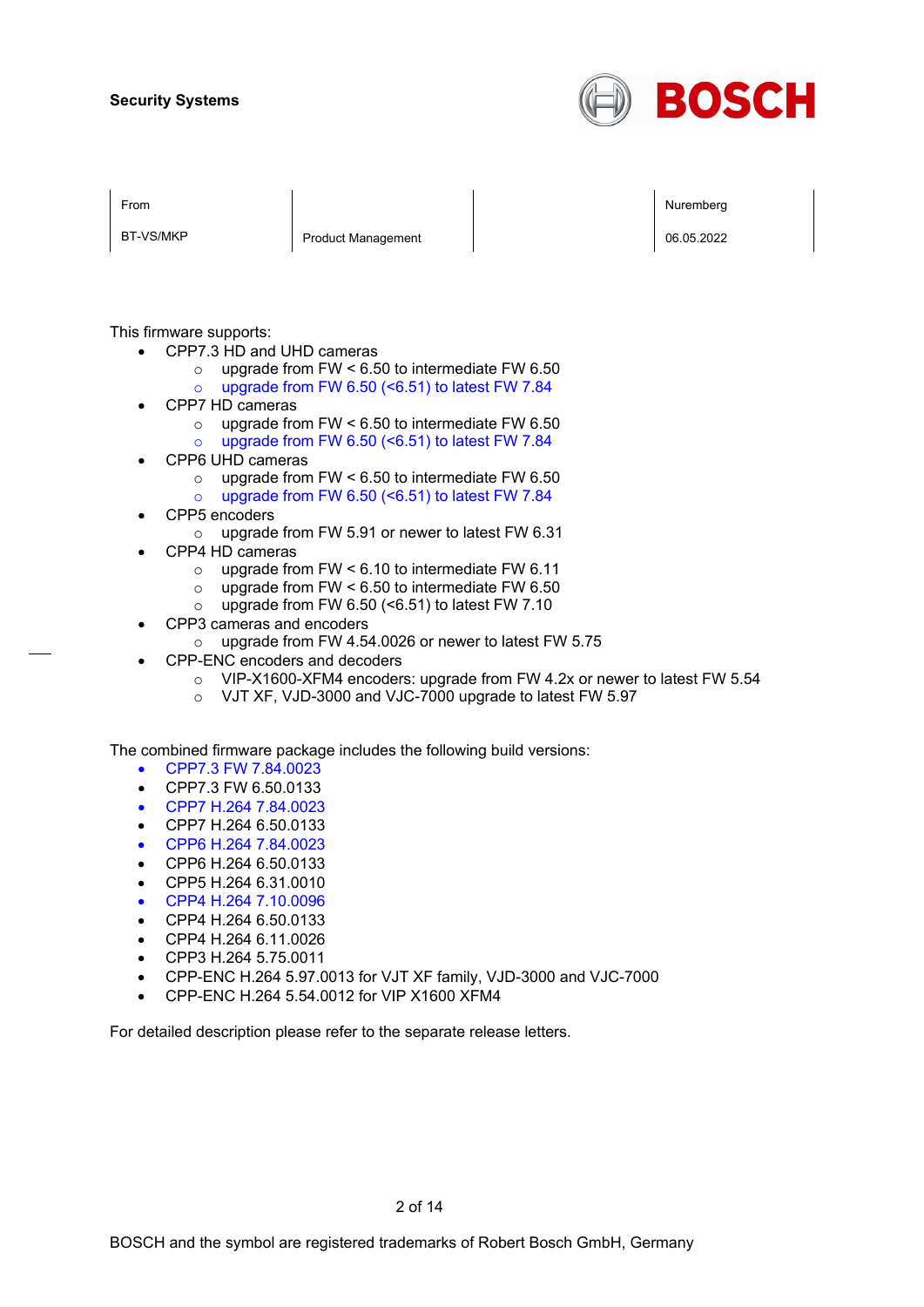

BT-VS/MKP Product Management Product Management Product Nanagement Product Nanagement Product Nanagement Product N

From the second contract of the second contract of the second contract of the second contract of the second contract of the second contract of the second contract of the second contract of the second contract of the second

## **2 Important notes:**

## *2.1 End of Feature for CPP6, CPP7 and CPP7.3 – Maintenance mode started*

With release of FW 7.84, feature implementation for the platforms CPP6, CPP7 and CPP7.3 ends, and the firmware development will switch over into maintenance mode. The firmware branch 7.8 for these platforms is now treated as a **long-term supported firmware (LTSFW)**, with its code base frozen to allow bug fixing and applying security fixes where necessary.

## *2.2 End of Feature for CPP4 – Maintenance mode started*

With release of FW 7.10, feature implementation for the CPP4 platform ends, and the firmware development will switch over into maintenance mode. The firmware branch for CPP4 is now treated as a **long-term supported firmware (LTSFW)**, with its code base frozen to allow bug fixing and applying security fixes where necessary.

### *2.3 Intermediate update steps*

To upgrade to a newer firmware version using this combined firmware package, products may require to have this firmware file uploaded multiple times until the intended firmware version is installed. Since intermediate firmware versions might have vulnerabilities that are fixed in later versions, it is advised to always install up to the most recent version.

## *2.4 Two-factor authenticated firmware signature*

The security of the signature of the firmware file has been strengthened by using a two-factor authentication process for signing the final released firmware file. This new process has been prepared for with firmware 6.50 and comes into effect with succeeding versions.

The new signature protects from non-released versions being installed in production systems. As a result, pre-release (beta) versions, required sometimes in projects, need to have a special license installed prior to the firmware update. Requests for pre-release versions need to be handled via tech support tickets in order to allow tracking and require a concession signed by the customer.

In case a firmware must be downgraded from a device with firmware 6.51 or higher installed, the downgrade is only possible via firmware 6.50 with an updated signature. Please contact our customer service or technical support to get a link to this firmware.

Note:

This combined firmware file is not applicable to devices running firmware higher than FW 6.50 due to the two-factor authenticated release signature.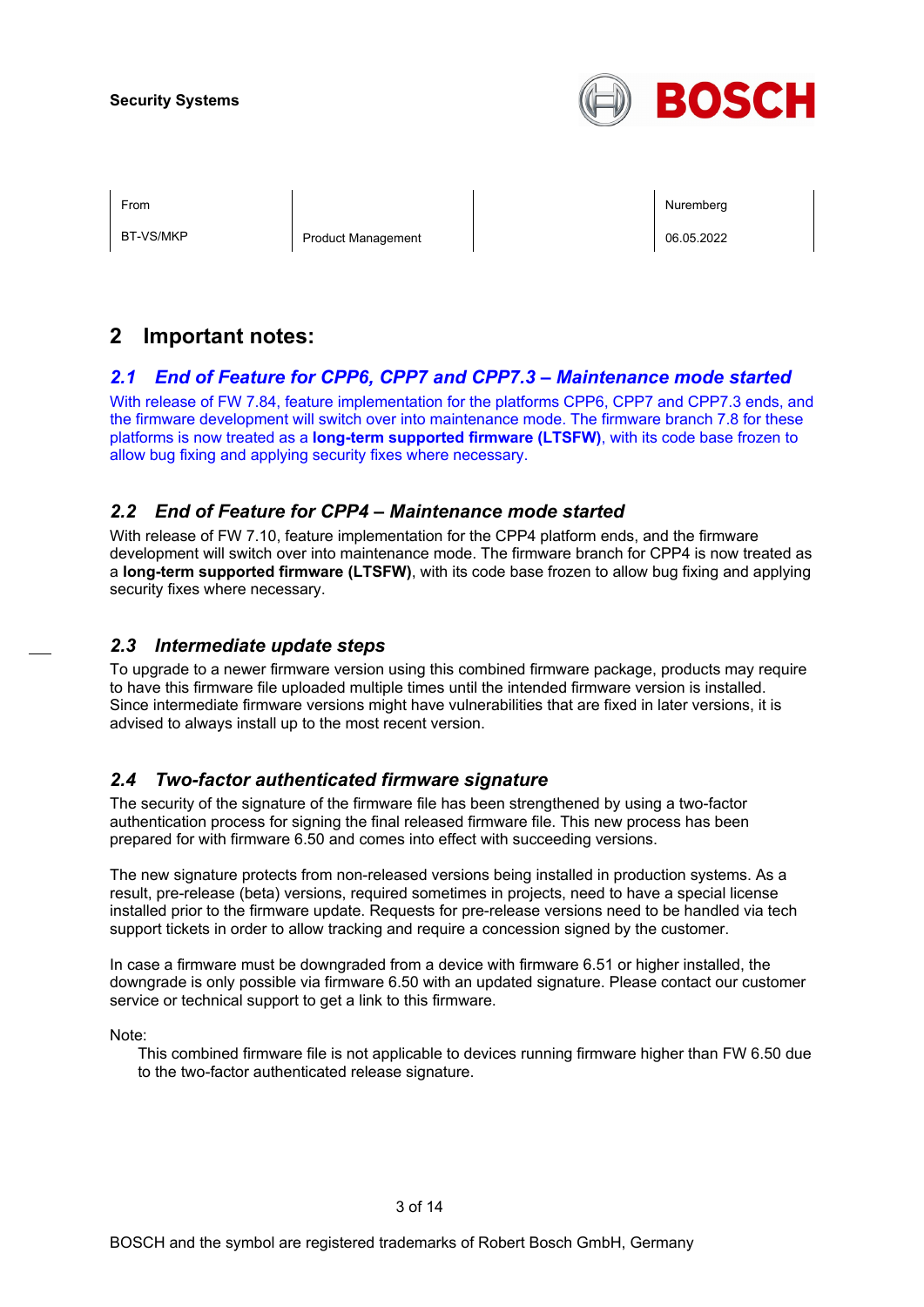

BT-VS/MKP Product Management Product Management Product Nanagement Product Nanagement Product Nanagement Product N

From the second contract of the second contract of the second contract of the second contract of the second contract of the second contract of the second contract of the second contract of the second contract of the second

## *2.5 Firmware file encryption*

In order to upload version 6.51 to a device running a firmware version below 6.50, you need to upgrade first to version 6.50, since older firmware versions do not support firmware file decryption. This can be achieved by uploading this firmware file multiple times until the required firmware version is installed.

## *2.6 "Originally manufactured" certificate*

Since firmware version 6.30 all cameras are prepared to receive a unique Bosch certificate during production, assigned and enrolled by Escrypt LRA. These certificates prove that every device is an original Bosch-manufactured and untampered unit.

Escrypt is a Bosch-owned company, providing the Bosch certificate authority (CA).

Deployment of the certificates in production is asynchronous to this firmware release.

## *2.7 File System Introduction on CPP4*

Due to an internal file system being introduced since firmware 6.1x and architectural changes thereof, an upgrade of CPP4 cameras to firmware 6.2x and higher is only possible from firmware 6.1x versions or higher.

CPP4 cameras with previous firmware versions below 6.1x first need to upgrade to firmware 6.1x. This can be achieved by uploading this firmware file multiple times until the required firmware version is installed.

## *2.8 Secure Element ("TPM")*

All applicable devices incorporate a secure microcontroller, which we call our Secure Element. "A Secure Element is a tamper-resistant platform capable of securely hosting applications and their confidential and cryptographic data (for example cryptographic keys) in accordance with the rules and security requirements set by well-identified trusted authorities."<sup>[1](#page-3-0)</sup> In this specific case the requirements are defined in the Trusted Platform Module library specification defined by the Trusted Computing Group (TCG). As the Secure Element supports the main functionalities specified by TCG, the ones needed for an IoT device, it is often referred to as a "TPM".

Due to security reasons, the firmware or functionality of the secure crypto-microcontroller cannot be altered in the field.

Thus, not all new security features become available on devices with older secure cryptomicrocontroller hardware or firmware revisions.

<span id="page-3-0"></span><sup>1</sup> [https://globalplatform.org/wp-content/uploads/2018/05/Introduction-to-Secure-Element-15May2018.pdf,](https://globalplatform.org/wp-content/uploads/2018/05/Introduction-to-Secure-Element-15May2018.pdf) page 1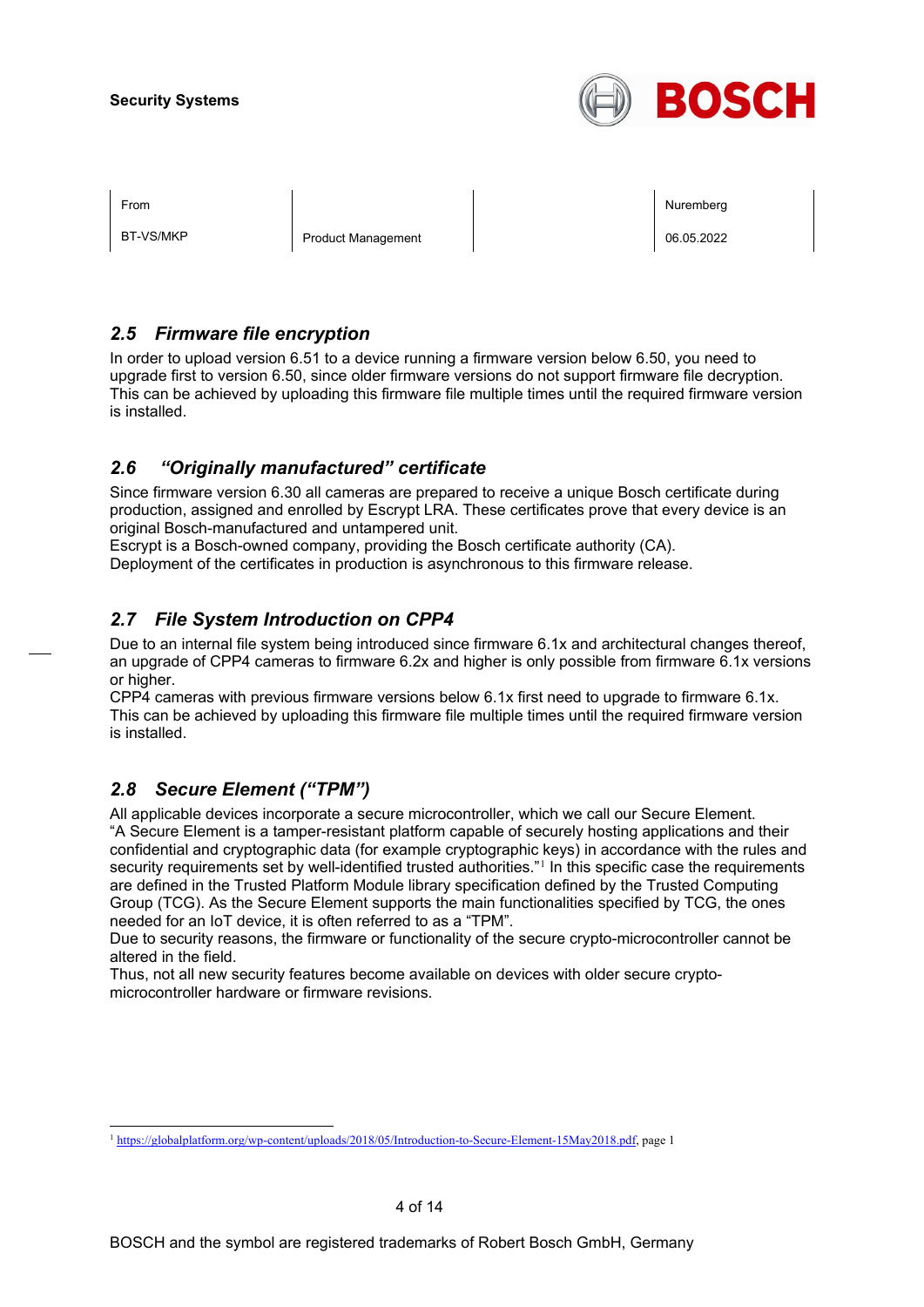

BT-VS/MKP Product Management Product Management 206.05.2022

From the second contract of the second contract of the second contract of the second contract of the second contract of the second contract of the second contract of the second contract of the second contract of the second

## *2.9 CPP5*

This combined firmware cannot be applied to CPP5 products with firmware version older than 5.91. It is required to upgrade to intermediate firmware 5.91 first.

## *2.10 Open Source Software*

Bosch Security Systems is advocate of integrating open source software into its products. The use of open source software is noted in the *Service* menu on the *System Overview* page of every camera's web interface. For general information regarding open source software in Bosch Security Systems, please visit<http://www.boschsecurity.com/oss> .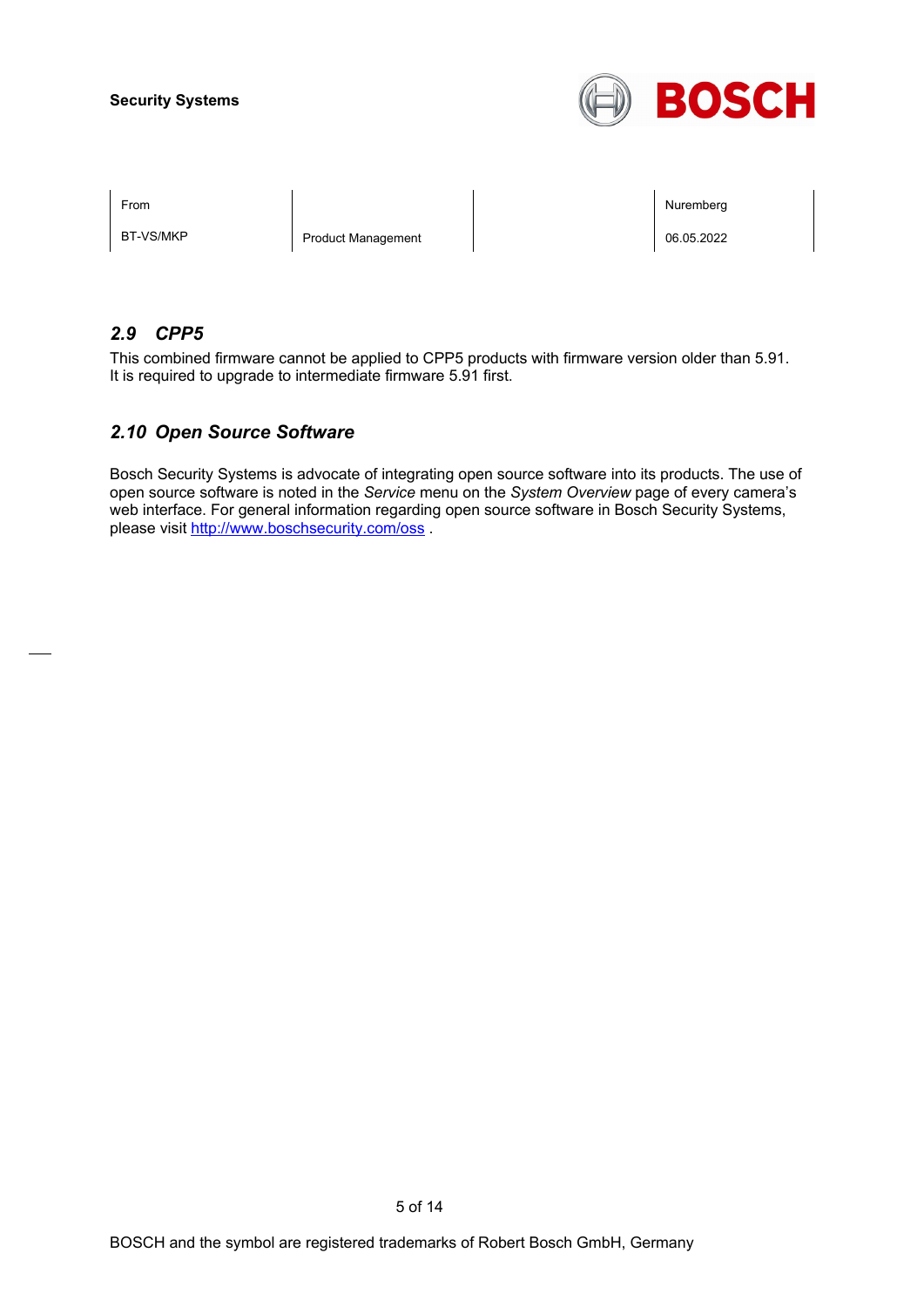

BT-VS/MKP Product Management Product Management 206.05.2022

## **3 Applicable products:**

#### **CPP7.3**

- AUTODOME IP 4000i
- AUTODOME IP 5000i
- AUTODOME IP starlight 5000i (IR)
- AUTODOME IP starlight 5100i (IR)
- AUTODOME IP starlight 7000i
- DINION IP 3000i
- DINION IP bullet 4000i
- DINION IP bullet 5000
- DINION IP bullet 5000i
- DINION IP bullet 6000i
- FLEXIDOME IP 3000i
- FLEXIDOME IP 4000i
- FLEXIDOME IP 5000i
- FLEXIDOME IP indoor 8000i (– X series)
- FLEXIDOME IP starlight 5000i (IR)
- FLEXIDOME IP starlight 8000i
- FLEXIDOME IP starlight 8000i (– X series)
- MIC IP starlight 7000i
- MIC IP starlight 7100i
- MIC IP ultra 7100i
- MIC IP fusion 9000i

### **CPP7**

- DINION IP starlight 6000
- DINION IP starlight 7000
- DINION IP thermal 8000
- FLEXIDOME IP starlight 6000
- FLEXIDOME IP starlight 7000
- DINION IP thermal 9000 RM

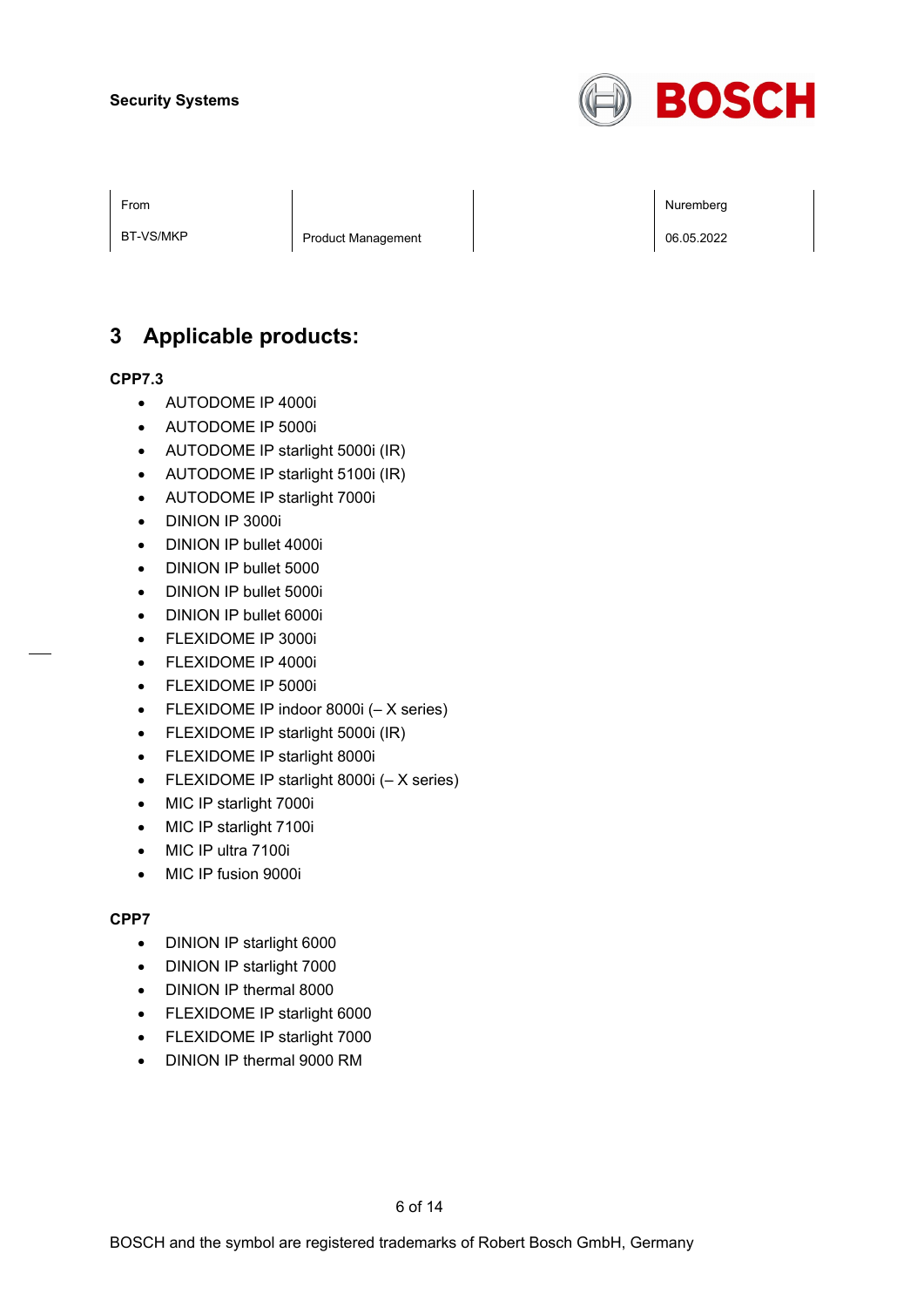

BT-VS/MKP Product Management Product Management 206.05.2022

From the second contract of the second contract of the second contract of the second contract of the second contract of the second contract of the second contract of the second contract of the second contract of the second

#### **CPP6**

- DINION IP starlight 8000 12MP
- DINION IP ultra 8000 12MP
- DINION IP ultra 8000 12MP with C/CS mount telephoto lens
- FLEXIDOME IP panoramic 6000 12MP 180
- FLEXIDOME IP panoramic 6000 12MP 360
- FLEXIDOME IP panoramic 6000 12MP 180 IVA
- FLEXIDOME IP panoramic 6000 12MP 360 IVA
- FLEXIDOME IP panoramic 7000 12MP 180
- FLEXIDOME IP panoramic 7000 12MP 360
- FLEXIDOME IP panoramic 7000 12MP 180 IVA
- FLEXIDOME IP panoramic 7000 12MP 360 IVA

#### **CPP5**

- VIDEOJET multi 4000
- VIP-X16XF-E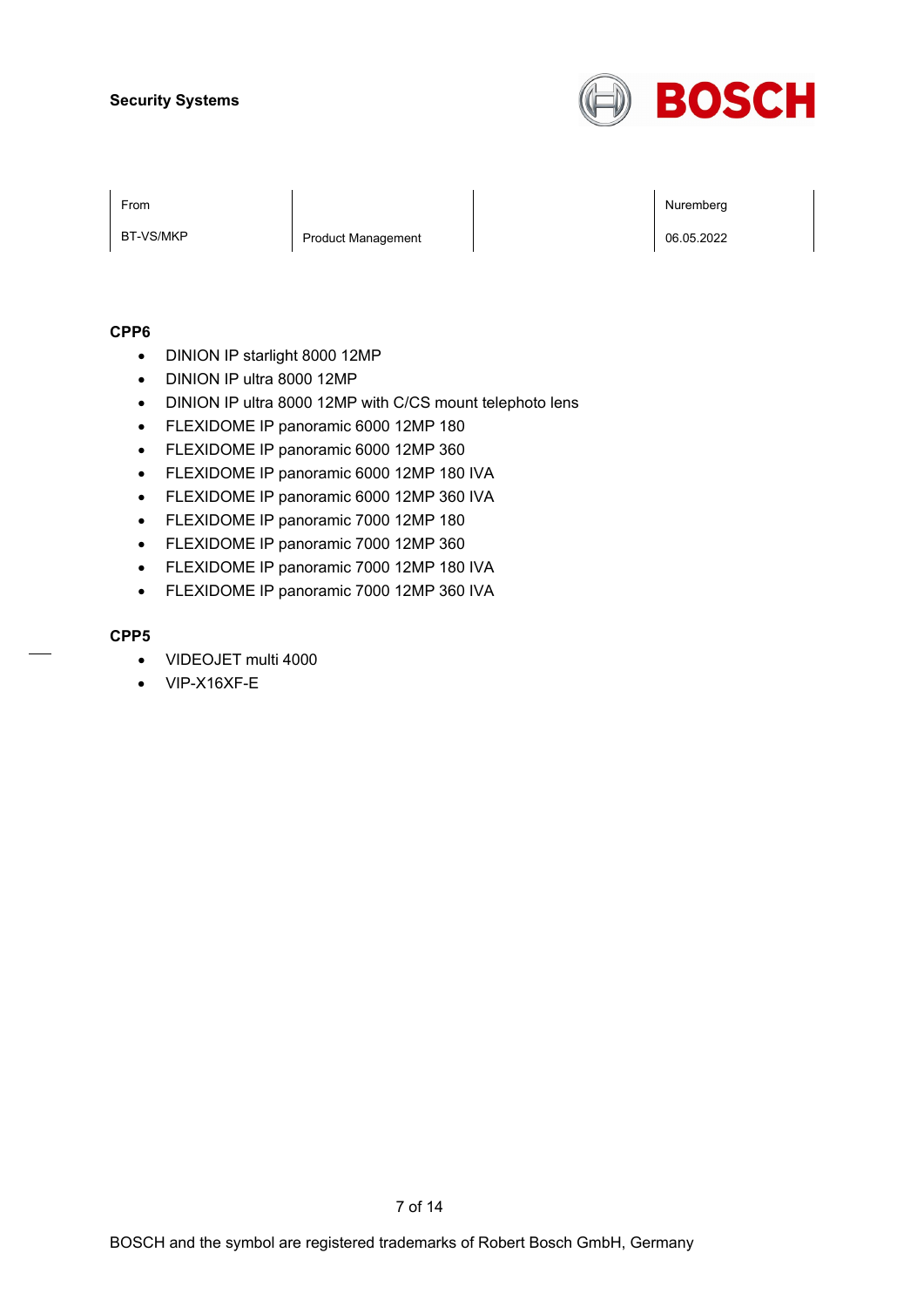

BT-VS/MKP Product Management 2008.05.2022

From the second contract of the second contract of the second contract of the second contract of the second contract of the second contract of the second contract of the second contract of the second contract of the second

#### **CPP4**

- AUTODOME IP 4000 HD
- AUTODOME IP 5000 HD
- AUTODOME IP 5000 IR
- AUTODOME 7000 series
- DINION HD 1080p
- DINION HD 1080p HDR
- DINION HD 720p
- DINION imager 9000 HD
- DINION IP bullet 4000
- DINION IP bullet 5000
- DINION IP 4000 HD
- DINION IP 5000 HD
- DINION IP 5000 MP
- DINION IP starlight 7000 HD
- EXTEGRA IP dynamic 9000
- EXTEGRA IP starlight 9000
- FLEXIDOME corner 9000 MP
- FLEXIDOME HD 1080p
- FLEXIDOME HD 1080p HDR
- FLEXIDOME HD 720p
- Vandal-proof FLEXIDOME HD 1080p
- Vandal-proof FLEXIDOME HD 1080p HDR
- Vandal-proof FLEXIDOME HD 720p
- FLEXIDOME IP micro 2000 HD
- FLEXIDOME IP micro 2000 IP
- FLEXIDOME IP indoor 4000 HD
- FLEXIDOME IP indoor 4000 IR
- FLEXIDOME IP outdoor 4000 HD
- FLEXIDOME IP outdoor 4000 IR
- FLEXIDOME IP indoor 5000 HD
- FLEXIDOME IP indoor 5000 MP
- FLEXIDOME IP micro 5000 HD
- FLEXIDOME IP micro 5000 MP
- FLEXIDOME IP outdoor 5000 HD
- FLEXIDOME IP panoramic 5000
- FLEXIDOME IP outdoor 5000 MP
- IP bullet 4000 HD
- IP bullet 5000 HD
- IP micro 2000
- IP micro 2000 HD
- MIC IP dynamic 7000
- MIC IP starlight 7000
- TINYON IP 2000 family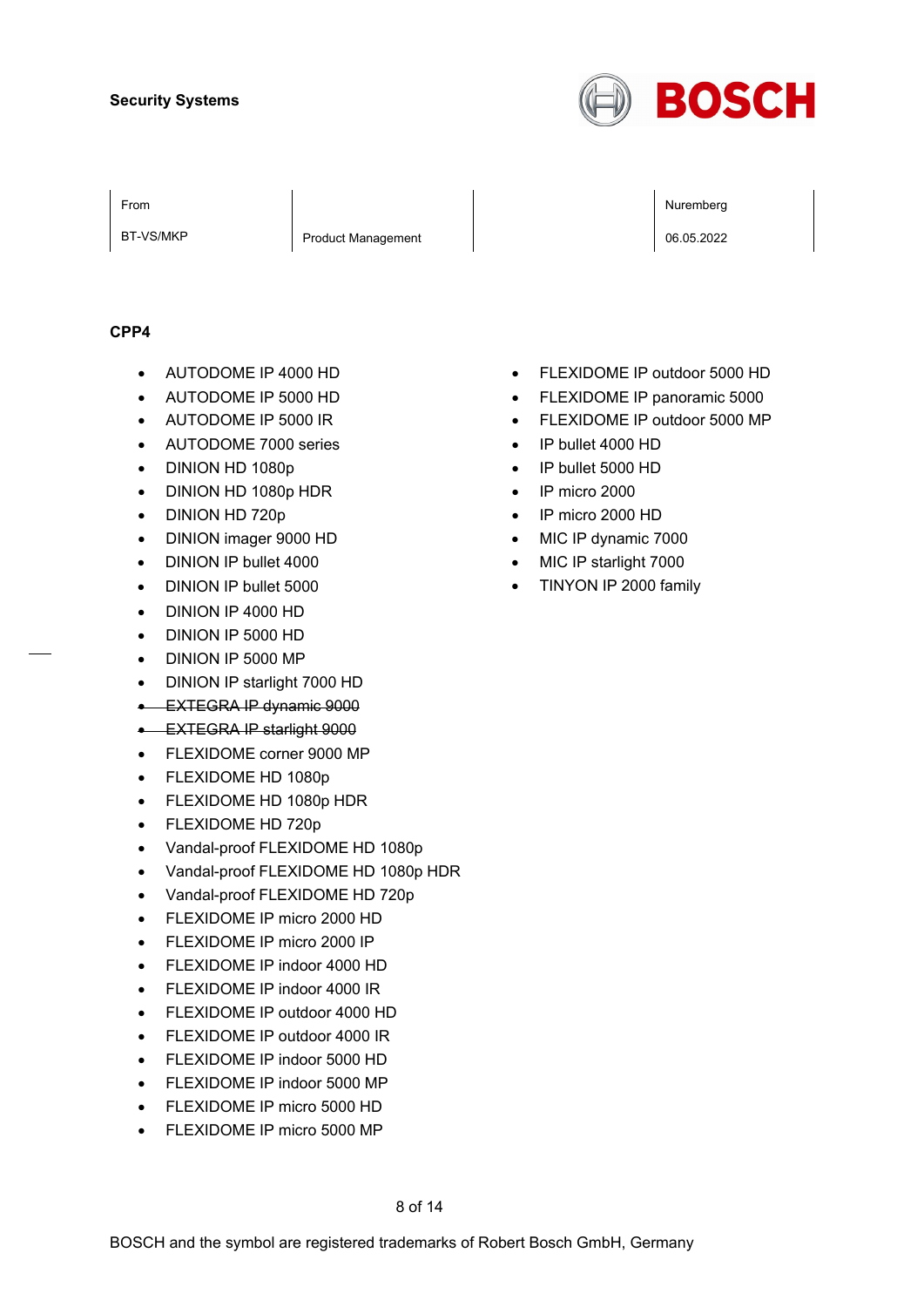

BT-VS/ETP-MKP1 | Product Management | 206.05.2022

From the second contract of the second contract of the second contract of the second contract of the second contract of the second contract of the second contract of the second contract of the second contract of the second

#### **CPP3**

- AUTODOME Easy II IP series
- AUTODOME Junior HD, Jr HD fix
- AUTODOME 700 IP IVA
- AUTODOME 800
- AUTODOME Junior 800
- VG4 AUTODOME IP series
- VG5 AUTODOME IP series
- DINION XF 720p+, NBN-921-P
- DINION XF, NBC-455-P
- DINION 2X, NBN-498-P
- FLEXIDOME XF 720p+, NDN-921-P
- FLEXIDOME XF, NDC-455-P
- FLEXIDOME 2X, NDN-498-P
- Economy Box Cameras, NBC-225 series, NBC-255 series, NTC-255-PI
- Economy Dome Cameras, NDC-225 series, NDC-255 series
- Economy HD Box Cameras, NBC-265 series, NTC-265-PI
- Economy HD Dome Cameras, NDC-265 series, NDN-265-PIO
- Extreme series EX30 IR, NEI-30 IR Imager
- Far Infra-Red camera, VOT-320
- VIP X1 XF Single-Channel H.264 Encoder
- WLAN cameras NBC-255-W and NBC-265-W
- Economic version VIP-X1XF-E
- Video Conference Dome IVA
- REG 1.5 IP and REG L2
- MIC IP PSU

### **CPP-ENC**

- VIP-X1600-XFM4
- VJT-X20/X40XF-E
- VJT-XTCXF
- VIDEOJET decoder 3000, VJD-3000
- VIDEOJET connect 7000, VJC-7000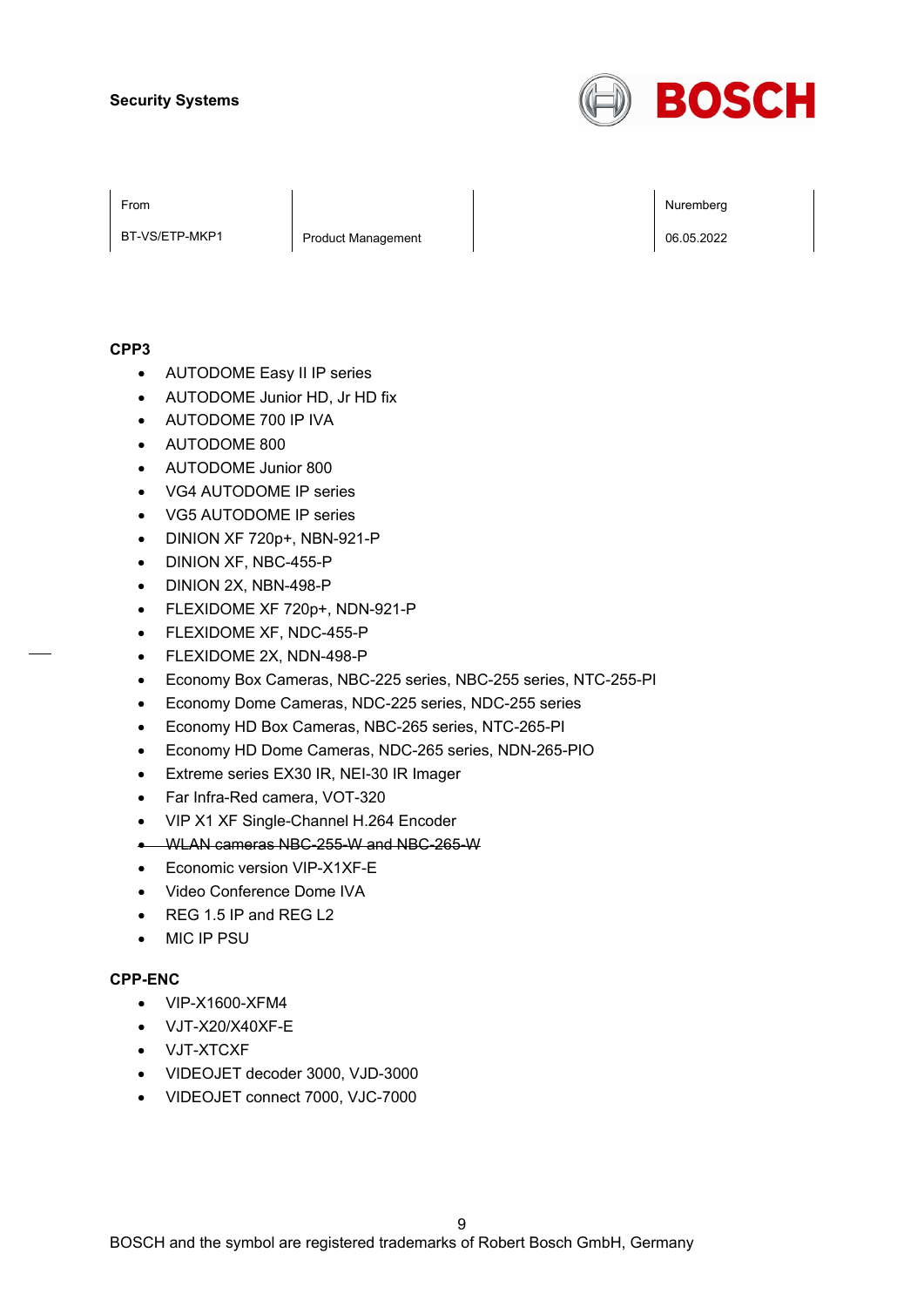

BT-VS/ETP-MKP1 | Product Management | 20.05.2022

From the second contract of the second contract of the second contract of the second contract of the second contract of the second contract of the second contract of the second contract of the second contract of the second

## **4 New Features for CPP7.3**

- Bandwidth throttling has been added to allow the camera being installed on networks with limited throughput capacity. The available bandwidth can be configured as kbps values in the Ethernet section of the Network Access menu. The camera will then limit its data generation on the network to this maximum Ethernet transmission value to avoid bursts in the network traffic. The Ethernet input on the camera is not limited.
- The Network Access menu has been separated for IPv4 and IPv6 addresses. IPv4 and IPv6 can now separately be configured and activated.
- IP filter entries have been extended to allow up to 20 IP addresses or ranges.
- For certificate-based network authentication, and in case of an unsubstantiated time base, the camera may assume its time from the overlapping validity periods in the EAP-TLS certificates, if this feature is enabled via the camera's settings. With valid certificates, this will allow the camera to connect to the network even in case of an invalid system time due to e. g. a longer power loss.

## **5 Changes for CPP7.3**

- An issue is fixed where insufficient memory allocation caused sporadic unresponsiveness of a camera's web user interface.
- An issue is fixed where a wrong color was applied to alarm-triggered bounding boxes when using Camera Trainer.
- An issue is fixed where black video was randomly and/or temporarily shown on MIC IP ultra after firmware upgrade.
- An issue is fixed where metadata from optical and thermal sensors were misaligned for video fusion in MIC 9000i.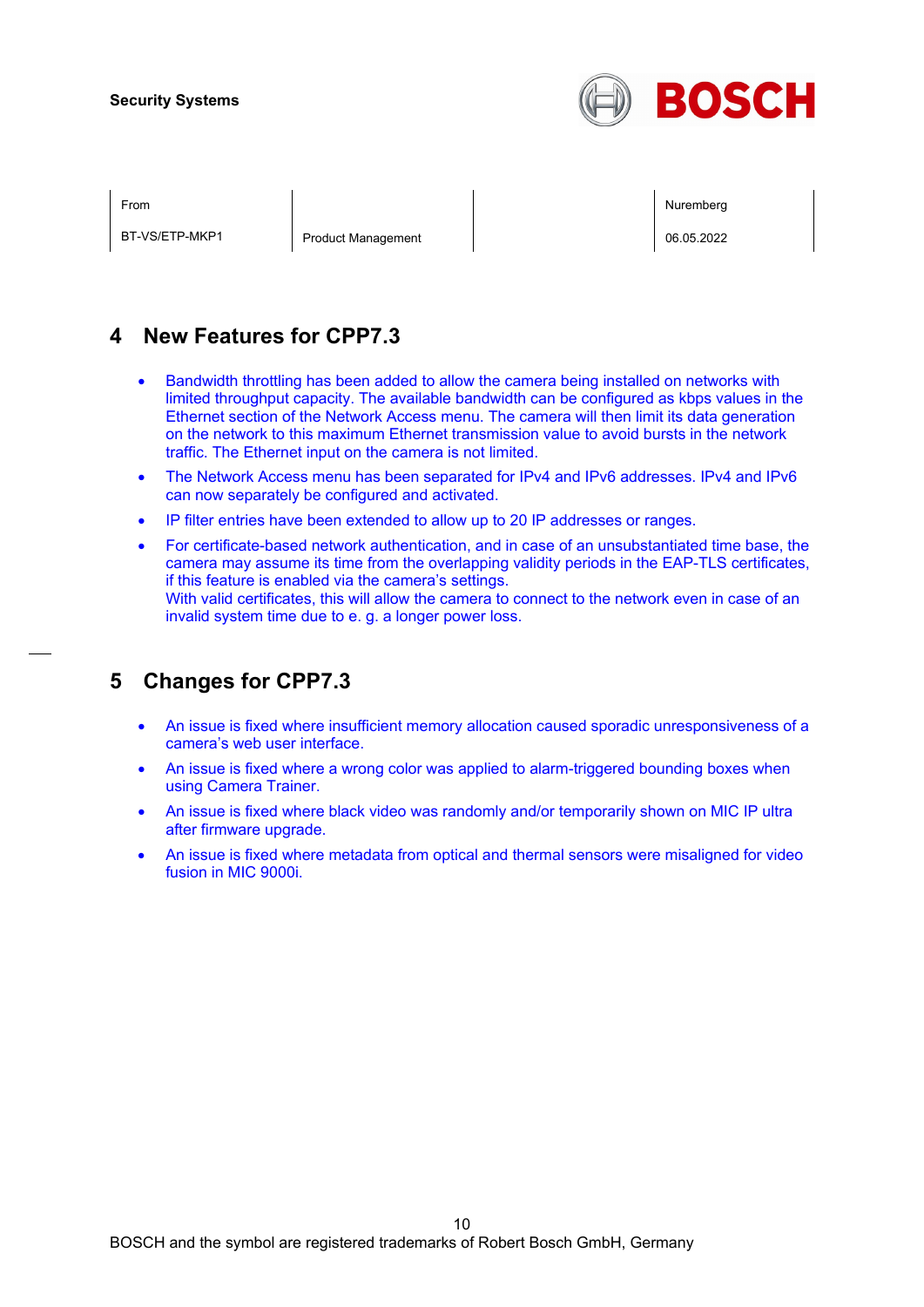

BT-VS/ETP-MKP1 | Product Management | 20.05.2022

From the second contract of the second contract of the second contract of the second contract of the second contract of the second contract of the second contract of the second contract of the second contract of the second

## **6 New Features for CPP6 and CPP7**

- Bandwidth throttling has been added to allow the camera being installed on networks with limited throughput capacity. The available bandwidth can be configured as kbps values in the Ethernet section of the Network Access menu. The camera will then limit its data generation on the network to this maximum Ethernet transmission value to avoid bursts in the network traffic. The Ethernet input on the camera is not limited.
- The Network Access menu has been separated for IPv4 and IPv6 addresses. IPv4 and IPv6 can now separately be configured and activated.
- IP filter entries have been extended to allow up to 20 IP addresses or ranges.
- For certificate-based network authentication, and in case of an unsubstantiated time base, the camera may assume its time from the overlapping validity periods in the EAP-TLS certificates, if this feature is enabled via the camera's settings. With valid certificates, this will allow the camera to connect to the network even in case of an invalid system time due to e. g. a longer power loss.

## **7 Changes for CPP6 and CPP7**

- An issue is fixed where insufficient memory allocation caused sporadic unresponsiveness of a camera's web user interface.
- An issue is fixed where a wrong color was applied to alarm-triggered bounding boxes when using Camera Trainer.

Please check the platform-specific release notes of FW 7.84.0023 for completeness and details.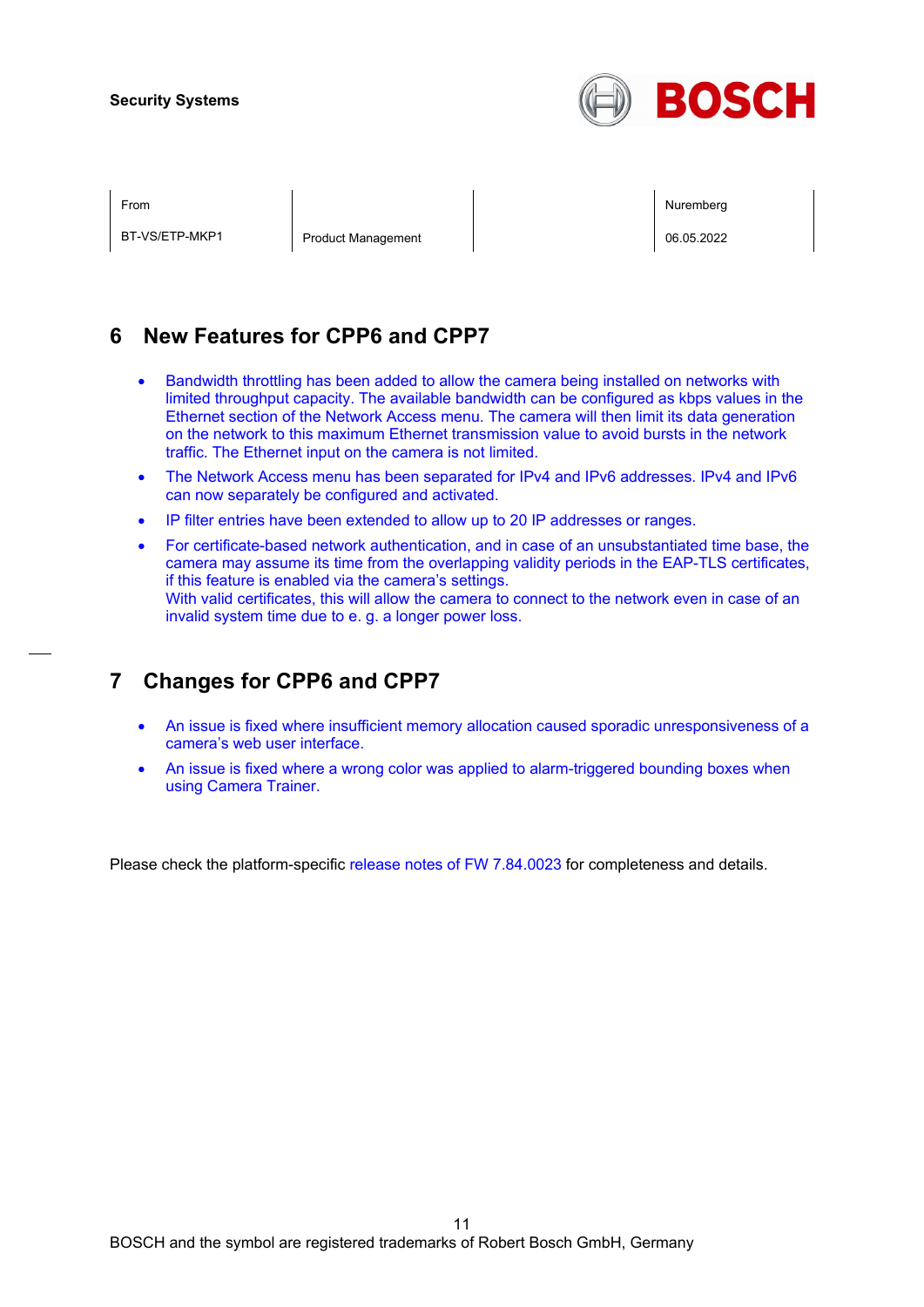

BT-VS/ETP-MKP1 | Product Management | December 196.05.2022

From the second contract of the second contract of the second contract of the second contract of the second contract of the second contract of the second contract of the second contract of the second contract of the second

## **8 Changes for CPP4**

• An issue is fixed where MSS and MTU settings may have come out of sync. During a write to the MTU size, the MSS is now checked and, if fragmentation would occur, would implicitly be adjusted to a value of MTU-40, before the MTU is reduced.

Please check the platform-specific release notes of FW 7.10.0096 for completeness and details.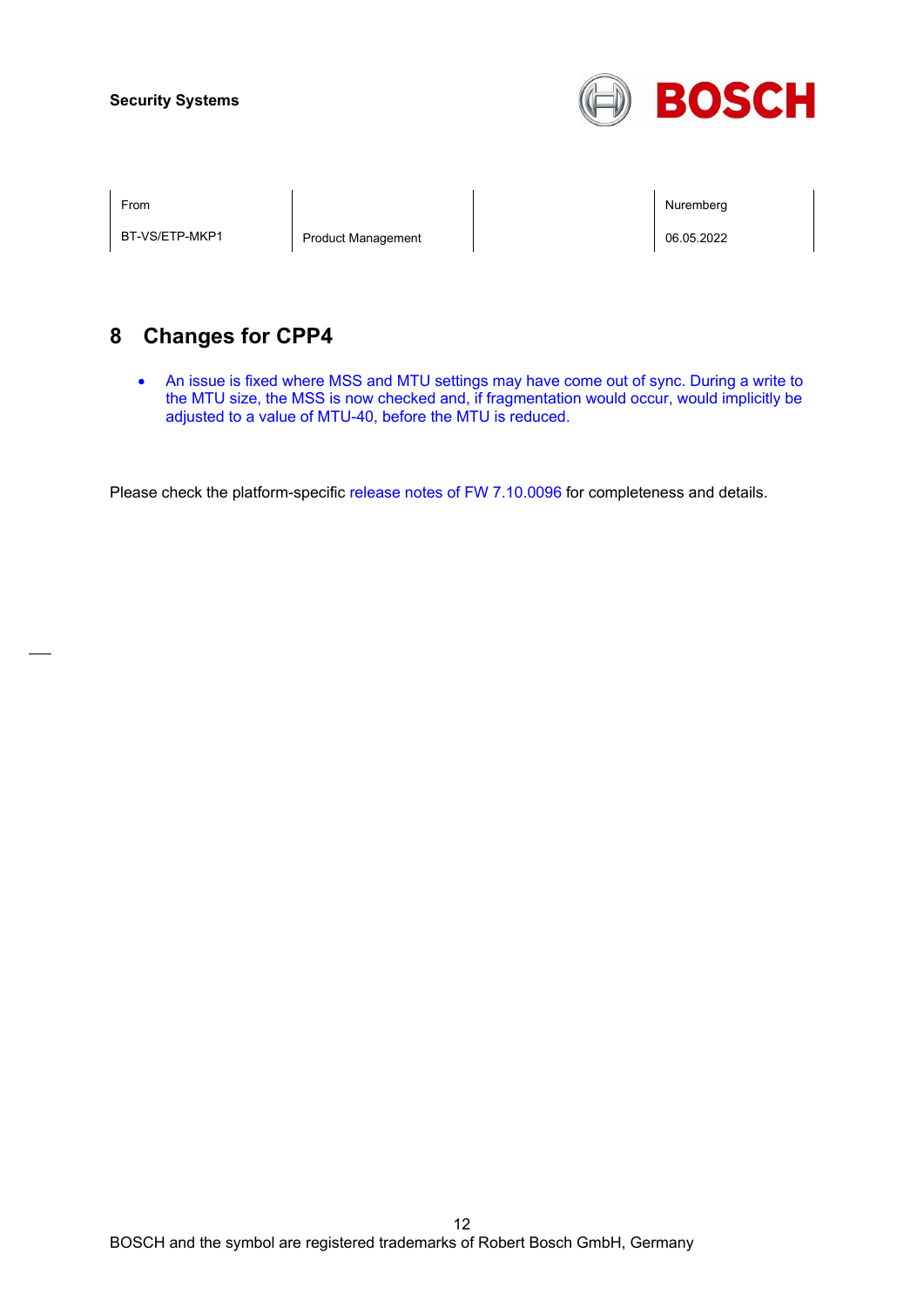

BT-VS/ETP-MKP1 | Product Management | 20.05.2022

From the second contract of the second contract of the second contract of the second contract of the second contract of the second contract of the second contract of the second contract of the second contract of the second

## **10 Restrictions; Known Issues**

- This firmware and its included platform firmware builds are not applicable to MPEG-4 products.
- The final firmware version for VIP-X1600-XFM4 modules is FW 5.54. No newer firmware will be provided for these modules.
- Configuration Manager cannot upload this Combined Firmware file to VIP-X1600-XFM4 modules. Use the module's web page instead for uploading; or use the separate firmware file.
- The final firmware version for CPP3 devices is FW 5.74. No newer firmware will be provided for these products.
- The Combined Firmware file does not load onto VG4 AUTODOME or AUTODOME Easy II via the browser when running a firmware version before 5.52.0017. The specific platform file should be used instead.
- Cameras or encoders with a minimum firmware version that is higher than the lowest firmware version in the combined firmware file may show error 0x0b in the upload history which can be ignored. Firmware upload is not affected by this.
- Video authentication using SHA hashing mechanisms are not functional if no self-signed certificate has been created yet. Opening an HTTPS connection once is prerequisite.
- Cameras with security coprocessor version 3 with an externally applied certificate will fail HTTPS connections requesting SHA256. The restriction applies to all functions using the private key from the certificate, including
	- o EAP-TLS with client authentication
	- o TLS-Time with client authentication
	- o TLS-Syslog with client authentication

With self-signed certificate, HTTPS is fully functional.

- Creating 2048 bit keys for self-signed certificates may take more than 20 seconds, extending the initial boot cycle, which may occasionally cause a timeout on the very first HTTPS connection to a camera. The next connection attempt typically is successful.
- Software sealing does not cover all static parameters of image pre-processing and moving camera control.
- If software sealing is active and SNMP is disabled in Network -> Network Services, no SNMP trap will be sent out on seal break due to the disabled service. The seal break itself is logged.
- This combined firmware file is not applicable to devices running firmware higher than FW 6.50 due to the 2-factor release signature.
- AVIOTEC firmware is not included in this combined firmware file.
- CPP4 FW 6.32 for EXTEGRA is terminated and has been removed from the combined file.

Please check the respective release letter of a camera or encoder for further device-specific restrictions.